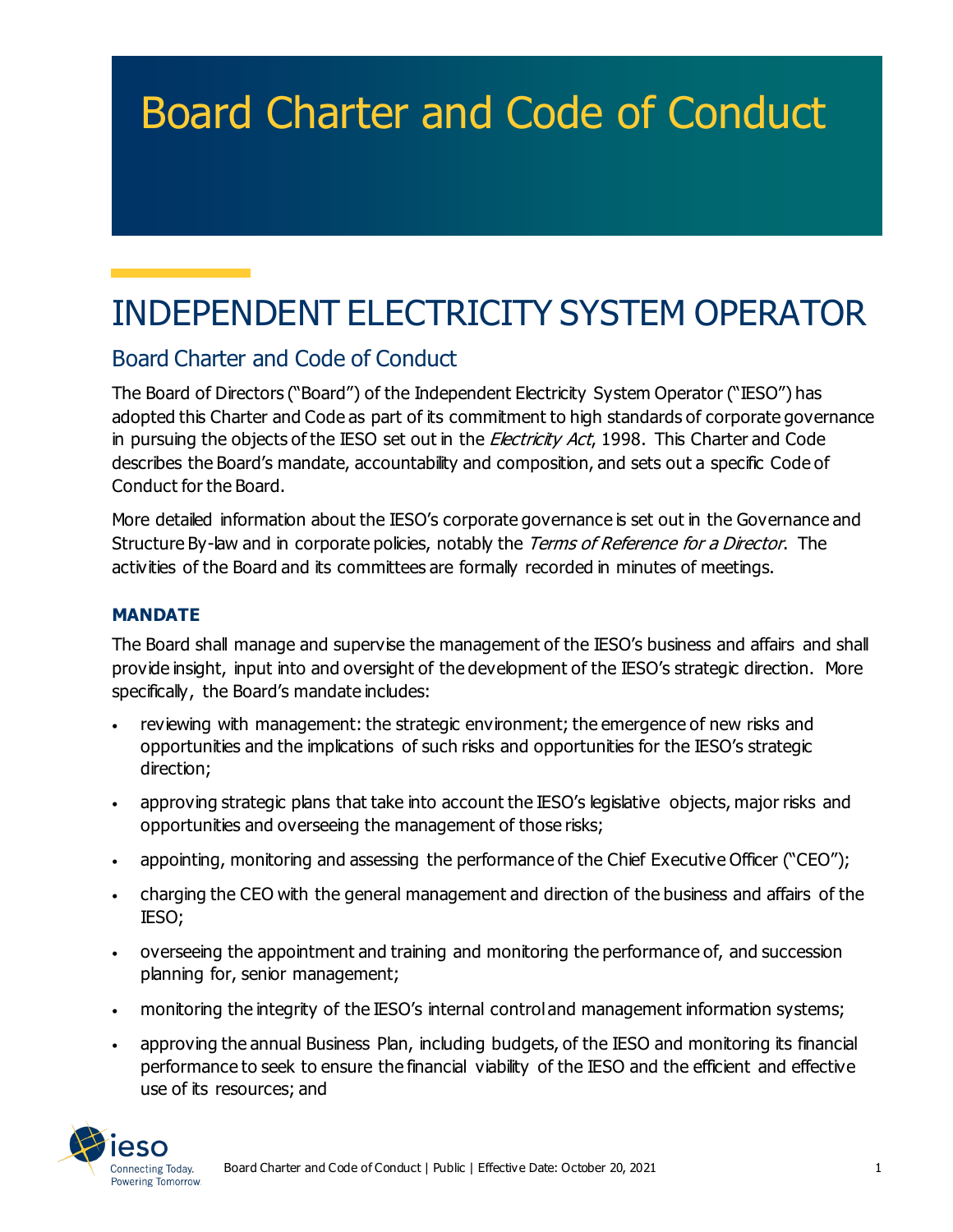In fulfilling this mandate, the Board shall meet as often as is necessary but no less than four times per year.

#### **ACCOUNTABILITY**

The IESO is not an agent of the Provincial Government and acts independently from the Ministry of Energy. The Board is accountable for the IESO's performance within its objects set out in the Electricity Act, 1998.

The Board recognizes the broad objectives of the legislative framework in which the IESO operates and shall guide itself so that the IESO fulfils its mandate in a manner that promotes the purposes of the Electricity Act, 1998.

In fulfilling its mandate, the Board recognizes the requirements to:

- take such steps as it considers advisable and appropriate to ensure there is an effective separation of functions and activities at the IESO relating to (i) market operations, and (ii) procurement and contract management activities;
- not conduct the operations of the IESO-administered markets in any manner that, (i) unjustly advantages or disadvantages any market participant or class of market participant; or (ii) is inconsistent with the Electricity Act, 1998; and
- ensure that appropriate procedures are established and maintained so that confidential information that is in the possession or control of any officers or employees of the IESO, or any agent or third party working on the IESO's behalf, is not inappropriately communicated.

#### **BOARD COMPOSITION**

The composition of the Board is governed by the *Electricity Act, 1998* and the regulations enacted thereunder. The Board consists of the CEO of the IESO, and at least 8 and not more than 10 independent members, appointed by the Minister of Energy (the "Minister").

The tenure of directors and their maximum terms are set out in the *Electricity Act, 1998*. Other than the CEO, directors hold office at the pleasure of the Minister. They serve for an initial term of two years and may be reappointed for successive terms not exceeding two years each.

The Board has approved the Terms of Reference for a Director, which sets out the skills, experience and attributes that the Board believes individual directors and the Board collectively should have. The Board seeks to ensure that the directors have a mix of skills and experience to provide appropriate leadership and strategic direction to the IESO. When a vacancy on the Board occurs or is pending, the Human Resources and Governance Committee will review the skills, experience and attributes of the continuing directors. If the Board is invited to nominate individuals for appointment, the Human Resources and Governance Committee will seek out qualified individuals to recommend to the Board for nomination. If no such invitation is forthcoming, the Human Resources and Governance Committee will provide the Chair of the Board with its recommendation on what additional skills, experience and attributes are necessary.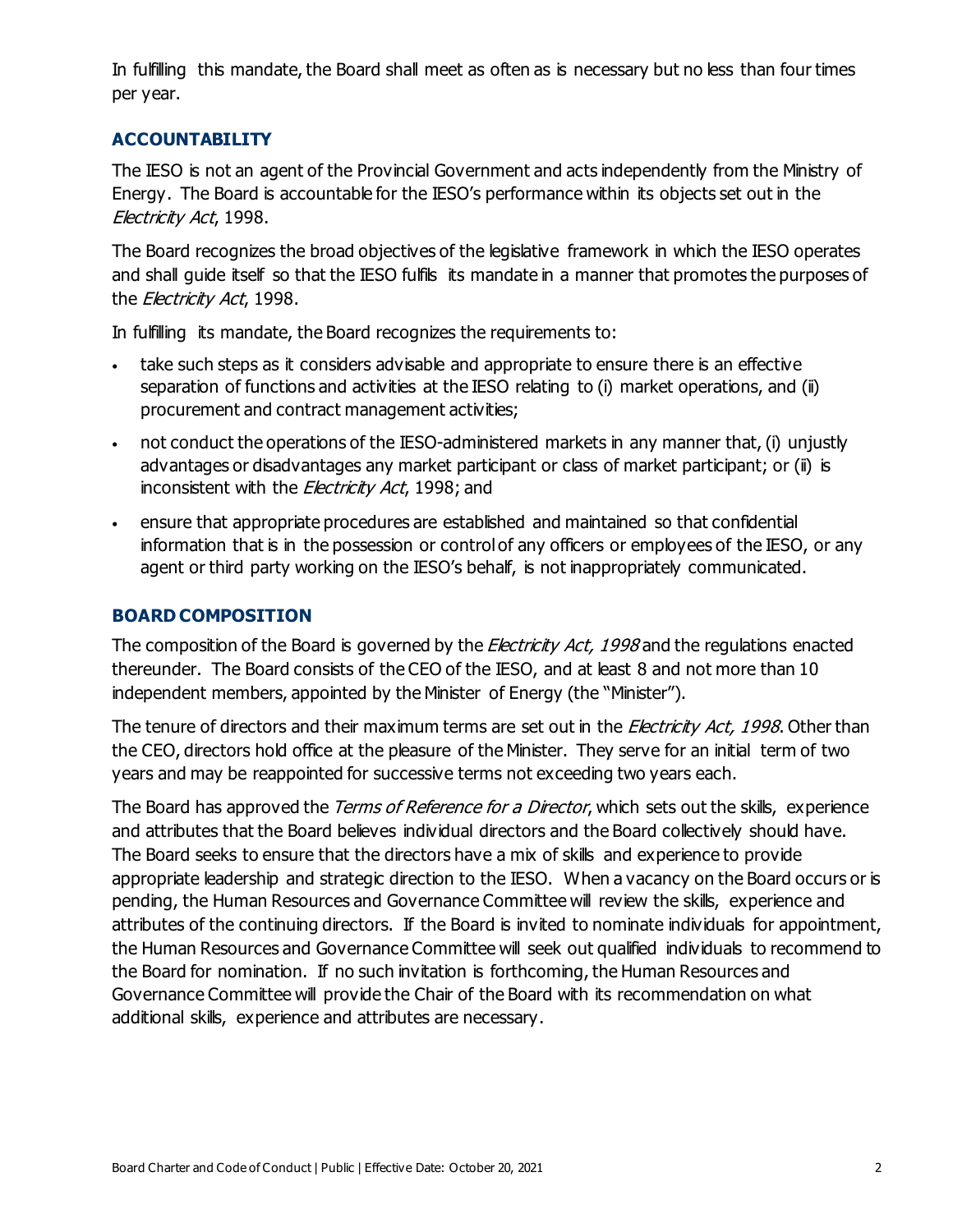#### **EXPECTATIONS OF A DIRECTOR**

As a member of the Board, each director shall:

- through the exercise of due diligence, fulfill the legal requirements and obligations of a director set out in the *Electricity Act, 1998* namely: a) to act honestly and in good faith in the best interests of the IESO; and b) to exercise the care, diligence and skill that a reasonably prudent person would exercise in comparable circumstances;
- through the exercise of due diligence, act in accordance with the approved Board policies;
- ensure that the director and the Board as a whole act in the best interests of the IESO rather than in the interests of an individual director or any other interests;
- devote the time necessary for the diligent involvement in Board affairs;
- seek to assist the IESO in the achievement of corporate strategic objectives;
- monitor their continued ability to meet these expectations; and
- comply with those provisions of the IESO Code of Conduct for employees set out in Schedule 1 herein, as may be amended from time to time<sup>[1](#page-2-0)</sup>

In addition, each director, if requested, is required to join the Audit Committee, the Human Resources and Governance Committee or Markets Committee or if struck, another committee of the Board.

A director who becomes aware of circumstances which are or are likely to be perceived to be incompatible with their independence as contemplated by the *Electricity Act, 1998* and the regulations enacted thereunder, shall forthwith report such circumstances in accordance with the Governance and Structure By-law and shall abide by any safeguards that the Board considers appropriate in the circumstances. The need to take such action may arise in the following circumstances:

- a change in the director's affiliation or employment;
- the acquisition by the director's employer of an entity that is, or has a material commercial interest in, a market participant;
- having a personal or business interest in a matter requiring Board decision, arising either directly (e.g. through an ownership or employment interest) or indirectly (e.g. through potential benefit from participation in a sector of the electricity industry);
- non-compliance with those conflict of interest provisions of the IESO Code of Conduct for employees set out in Schedule 1 herein;
- adopting an adversarial position toward the IESO;

I

<span id="page-2-0"></span> $1$  For the Chief Executive Officer or other Board of Directors members, any reference to "supervisor" in the IESO Code of Conduct for employees means the Chair of the Board of Directors. For the Chair of the Board of Directors, any reference to "supervisor" in the IESO Code of Conduct for employees means both the Chairs of the Audit Committee and the Human Resources and Governance Committee. Any reference to employee in the IESO Code of Conduct for employees should be read as referring to a director of the IESO Board of Directors.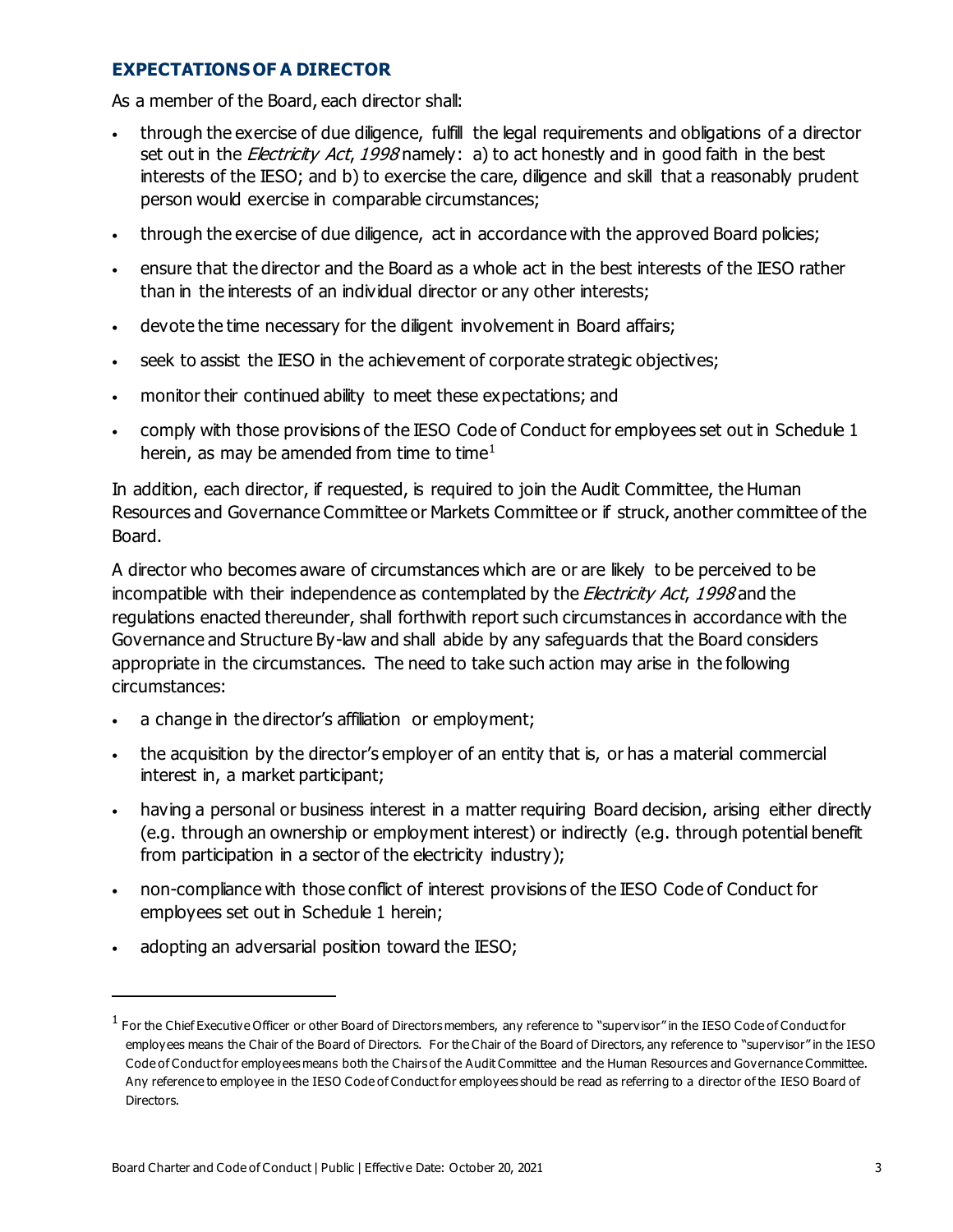- being appointed to any position that creates or appears to create inherently conflicting responsibilities; and
- being unable to either attend meetings of the Board or committees to which the director has been appointed consistent with the standard set out in the Terms of Reference for a Director or participate in Board and committee meetings.

In contributing to a director's discharge of their duties under this Charter, each director shall be obliged to exercise the care, diligence and skill that a reasonably prudent person would exercise in comparable circumstances. Nothing in this Charter is intended or may be construed as imposing on any director a standard of care or diligence that is in any way more onerous or extensive than the standard to which the directors are subject at law.

#### **SPECIFIC CONDUCT AS A DIRECTOR**

To enable the Board to discharge its collective responsibilities for stewardship of the IESO, including oversight and strategic leadership, each director shall:

- maintain independence and objectivity;
- conduct themselves honestly, fairly, ethically and with integrity;
- conduct themselves in accordance with the Fair and Respectful Treatment of Others provisions of the IESO Code of Conduct for employees set out in Schedule 1;
- contribute views based on the director's unique skills and experience;
- bring to the attention of the Board diverse perspectives while continuing to act in the best interests of the IESO;
- act consistently with the statutory and contractual obligations of the IESO;
- exercise authority as a director only at meetings of the Board or its committees or as specifically delegated by the Board;
- address any requests of senior management to the CEO or to the Corporate Secretary;
- monitor potential conflicts of interest, including those that may arise under the conflict of interest provisions of the IESO Code of Conduct for employees set out in Schedule 1 herein, that the director may have regarding any matters before the Board;
- declare any circumstances which could reasonably be perceived to place the director in a conflict of interest position, including those that may arise under the conflict of interest provisions of the IESO Code of Conduct for employees set out in Schedule 1 herein, promptly to the Chairs of the Audit and Human Resources and Governance Committees and the Corporate Secretary;
- abstain from discussion and voting on any related matter pending the Board's determination of what, if any, safeguards are appropriate in the circumstances, and comply with such safeguards; and
- attend meetings of the Board and committees to which the director has been appointed consistent with the established standard and participate in Board and committee meetings.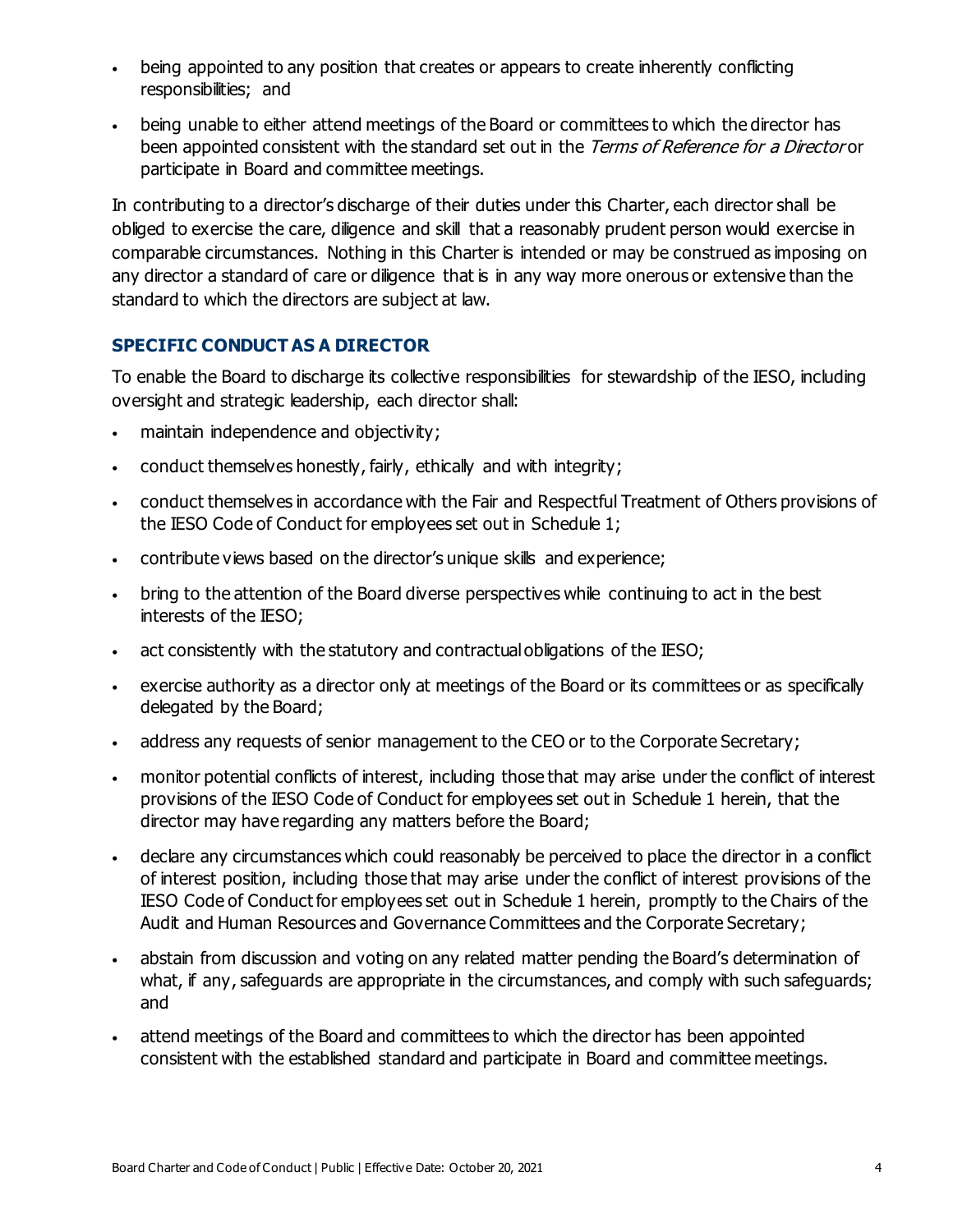Notwithstanding the foregoing, the Chair of the Board, the Vice Chair of the Board, and the Chair of each of its committees are hereby delegated the authority to work with senior management of the IESO and with other organizations and external advisors, as appropriate, in order to fulfill their mandates. For certainty, the authority exercised by the CEO in the general supervision and active management of the affairs of the IESO has been delegated to the CEO under the by-laws of the IESO.

#### **PRINCIPLE OF CONFIDENTIALITY**

Confidential Information means all data and information relating to the business, management and affairs of the IESO or of any person or market participant, including proprietary and trade secrets and technology and accounting records, which is or comes to be in the possession or control of the IESO; provided, however, Confidential Information shall not include any data or information which:

- 1. is or becomes publicly available with the permission of the IESO (or without any breach by the director) in accordance with policies and procedures approved by the Board or the person or market participant who has provided the Confidential Information; or
- 2. is required to be disclosed pursuant to court order or other legal compulsion.

Each director shall keep all Confidential Information confidential and no director shall use Confidential Information for personal gain or use. This obligation survives the termination of a director as a director of the IESO.

#### **POST SERVICE RESTRICTIONS**

A director shall, for a period of six months after they cease to be a director of the IESO, refrain from meeting with or otherwise directly communicating with the IESO or any IESO directors, staff or representatives for the purpose of influencing decisions of the IESO.<sup>[2](#page-4-0)</sup>

#### **COMPLIANCE**

I

A director who has concerns about conduct or the conduct of another director regarding compliance with this Charter and Code of Conduct, or who is making a declaration to the Board of circumstances which could reasonably be perceived to place the director in a conflict of interest position, should advise the Chairs of the Audit Committee and the Human Resources and Governance Committee, and the Corporate Secretary. The Committee Chairs may seek the advice of other directors or advisors, and will instruct the Corporate Secretary to bring the concerns and/or declarations, with the recommendations of the committee Chairs, to the Board for determination. In relation to conflict of interest declarations, the Board will determine whether there is a conflict of interest and, if so, what safeguards, if any, are appropriate in the circumstances. The Board will then communicate its decision directly to the director whose conduct is at issue.

Though strict compliance is the norm, common sense and good faith require that the Board have the flexibility to address exceptional circumstances to avoid unjust or unreasonable results. In

<span id="page-4-0"></span><sup>&</sup>lt;sup>2</sup> For greater certainty, the post service restrictions in the IESO Code of Conduct for employees are not applicable to the IESO Board of Directors. Members of the IESO Board of Directors are subject to the restrictions set out in this Board Charter and Code of Conduct.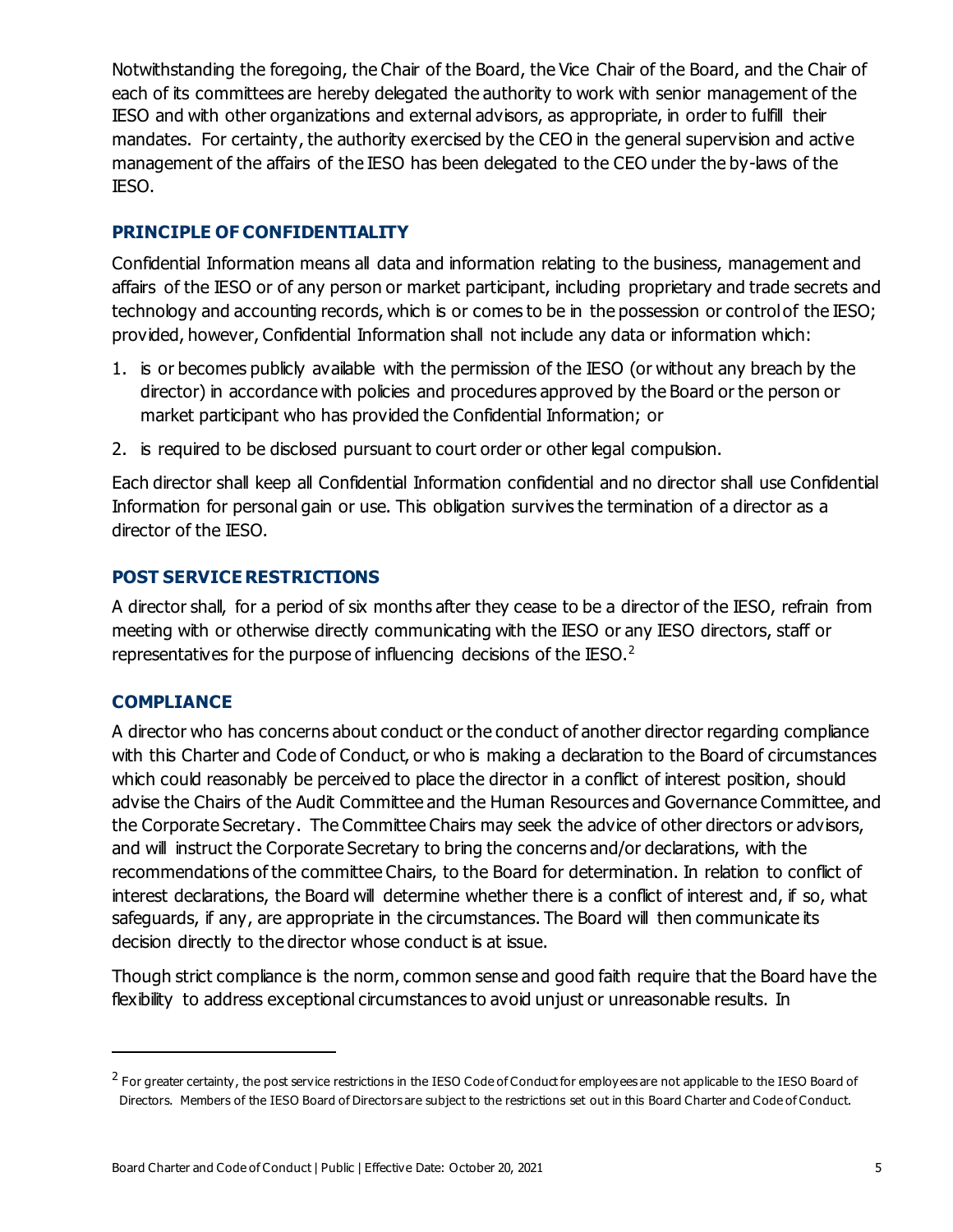appropriate cases, the Board may grant a waiver of compliance with a specific provision of the Code of Conduct. Each such waiver shall be properly documented.

#### **ANNUAL AFFIRMATION AND REVIEW**

Directors shall sign annually an affirmation that they have read and understood and will comply with this Charter and Code of Conduct.

The Human Resources and Governance Committee periodically reviews this Charter and Code of Conduct and may recommend changes for approval by the Board to enhance its effectiveness in ensuring achievement of the level of conduct expected of all directors.

#### **REQUESTS FOR CLARIFICATION**

Requests for clarification of this Charter and Code of Conduct should be directed to the Chair of the Human Resources and Governance Committee. Requests for clarification on any other aspect of a director's responsibilities should be directed to the Chair of the Board.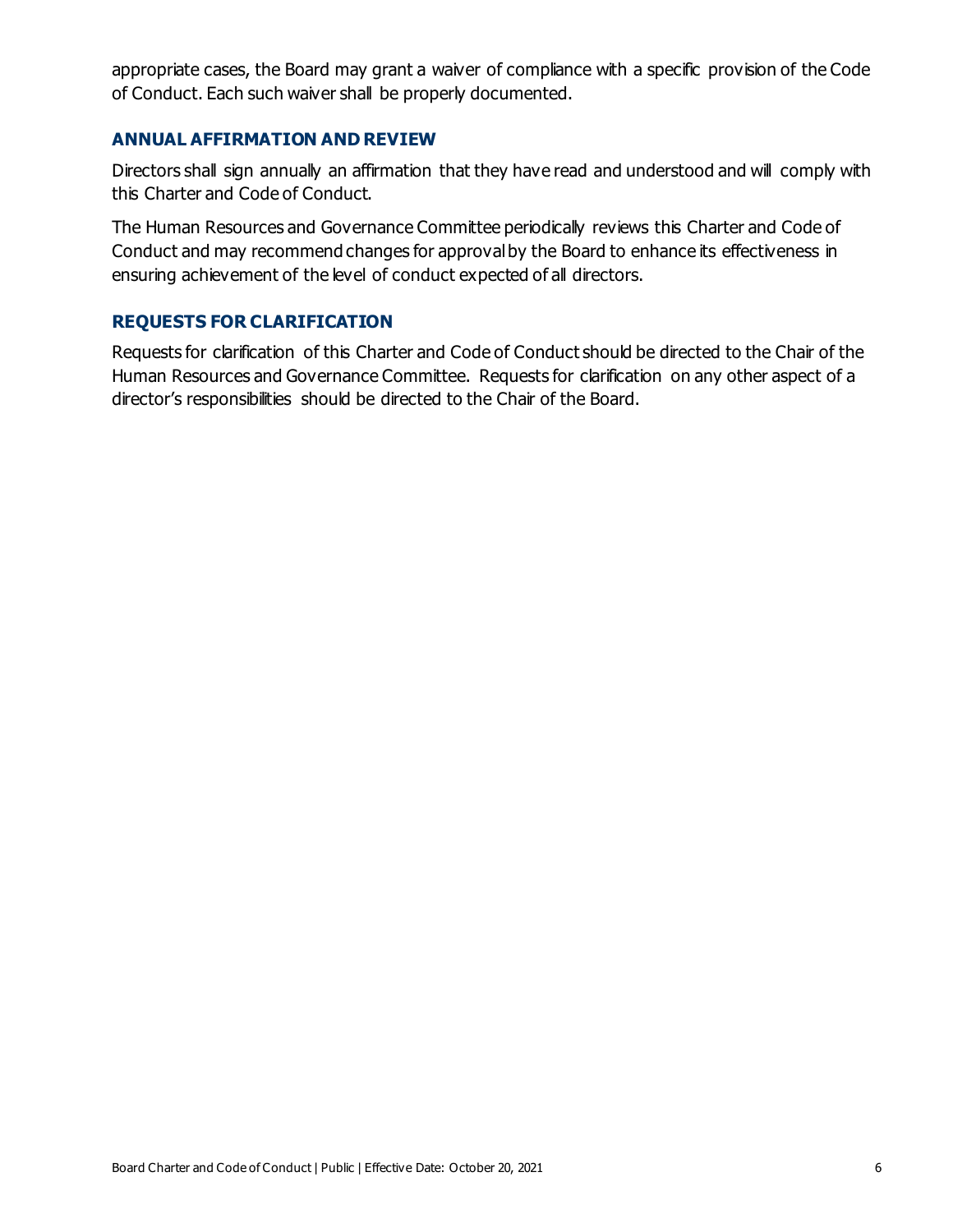#### **SCHEDULE 1**

#### **Excerpt from Code of Conduct for employees, last updated August 18, 2021**

#### **4.1 Fair and Respectful Treatment of Others**

- 4.1.1 You must treat everyone with dignity and respect, encourage workplace diversity, and contribute to a work environment where everyone feels that they are able to express their opinions and be heard.
- 4.1.2 You must not tolerate nor engage in harassment, including sexual harassment, threats of harassment or retaliation for reporting harassment. This and other elements of improper behaviour are covered in the IESO's [Respect in the Workplace and Workplace Violence Policy.](http://citadel.corp.int/otcs/llisapi.dll?func=ll&objId=3670055&objAction=download)
- 4.1.3 You must not tolerate nor engage in discrimination based on grounds prohibited by the Ontario Human Rights Code.
- 4.1.4 You must not make defamatory or derogatory comments about the IESO, your colleagues, the IESO's stakeholders, or Indigenous communities. Any comments made related to the IESO or the sector must be made in accordance with the Code whether or not you use your own name or a pseudonym or post material anonymously.
- 4.1.5 In the course of your work at the IESO, you may not give preferential treatment, or give the appearance that you are giving preferential treatment, to any third party. You must also not offer preferential assistance to a third party who is dealing with the IESO.

#### **4.2 Integrity and Acting in IESO's Best Interests**

- 4.2.1 You must use fair business practices and not participate in unethical or illegal activities, or other activities that could substantially and negatively impact the IESO's legitimate business interests.
- 4.2.2 You must always act and be seen to act with integrity and honesty in the performance of your responsibilities for the IESO without regard to your personal interests.
- 4.2.3 You must be aware of and act in a manner that will avoid and minimize any actual, potential or perceived conflict of interest which is a situation where your personal interests interfere with, or appear to interfere with, the interests of the IESO.
- 4.2.4 You must not, through your actions, put other IESO employees in an actual, potential, or perceived conflict of interest.
- 4.2.5 You must not engage in insider trading, tipping, and accepting or making bribes.
- 4.2.6 You must not accept or solicit gifts, benefits or hospitality that could actually or appear to improperly influence your decisions or impair your objectivity related to the giver's business dealings with the IESO. Any gift, benefit or hospitality that is accepted must be of a nature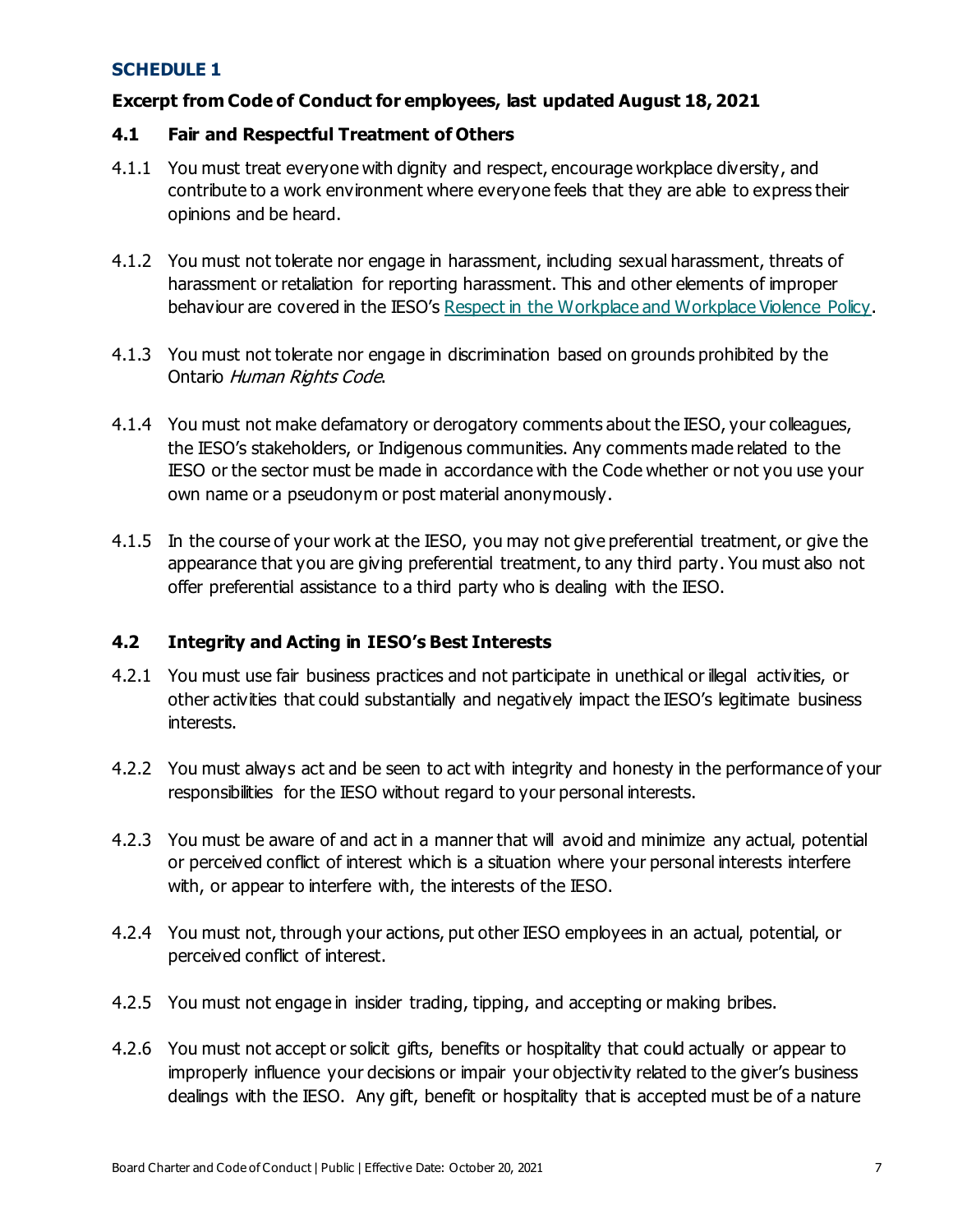and an amount that is typical in the business context, is similar to what others are receiving and does not constitute a real personal enrichment. In addition, the following restrictions apply to hospitality:

- Invitations to ski days, golf tournaments or other similar events are acceptable as long as you make a reasonable personal monetary contribution toward the event.
- You must not accept payment by an IESO stakeholder for travel or lodging.
- You must not accept any invitations from IESO stakeholders to major league sporting events or high-profile cultural events, unless it is part of a broad sector event.
- You must not accept complimentary hospitality from the same organization more than twice per calendar year, unless you receive prior approval from your Supervisor.
- 4.2.7 You must refrain from: (i) hiring your spouse, domestic partner, or a family member, (ii) supervising or reporting to your spouse, domestic partner, or a family member, either directly or indirectly, and (iii) dealing on behalf of the IESO with your spouse, domestic partner, or a family member.

#### **4.3 Restricted Financial Interests**

4.3.1 Stakeholders and Indigenous communities depend on us to operate Ontario's power system and markets with independence and integrity, while avoiding and minimizing any actual, potential or perceived conflicts of interest. In support of this goal, the IESO has developed rules regarding the ownership of Restricted Financial Interests. These specific rules do not lessen the general obligation you have under section 4.2.3 to avoid and minimize any actual, potential or perceived conflicts of interest with entities that are not on the Restricted Entities List.

The Restricted Entities List (see Schedule B) is a list of entities ("**Restricted Entities**") that the IESO views as creating a significant risk of an actual, potential, or perceived conflict of interest. Note that Schedule B sets out certain forms of ownership that are not considered Restricted Financial Interests. For the purposes of the Code, a "**Restricted Financial Interest**" means a security in, or any financial instrument whose value is based on a security of, a Restricted Entity.

- 4.3.2 You must not buy a Restricted Financial Interest. You must not sell a Restricted Financial Interest without the Board Chair's prior written approval, other than as permitted by section 4.3.3 for new employees. These prohibitions also apply to your spouse, domestic partner, and dependent children. The prohibition on buying or selling Restricted Financial Interests persists for six months following the end of your employment with the IESO.
- 4.3.3 You, as a new employee, must disclose a Restricted Financial Interest held by you, your spouse, domestic partner, or dependent children to your Supervisor and Human Resources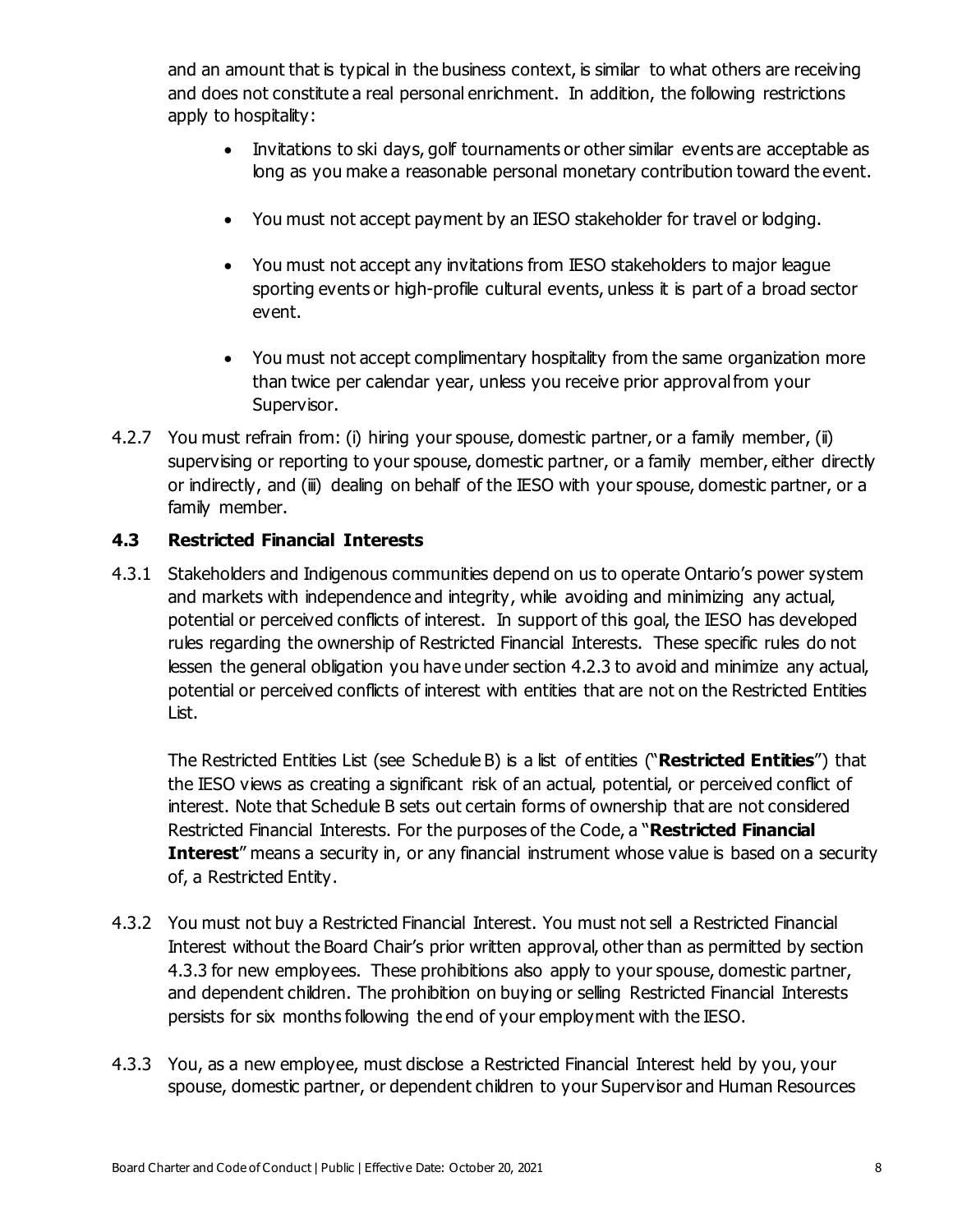prior to commencing your employment at the IESO. If you, your spouse, domestic partner or dependent children hold a Restricted Financial Interest when you commence your employment at the IESO:

- It is the IESO's preference, and for certain positions a requirement, that you divest all Restricted Financial Interests or transfer the Restricted Financial Interests to a blind trust or eligible fully managed discretionary account. When divesting or transferring, you must do so within 2 months of joining, and, when divesting, be mindful of the restrictions in this Code and the law against insider trading; or
- If you do not divest, or transfer the Restricted Financial Interest to a blind trust or eligible fully managed discretionary account, you must accept safeguards as set out in section [4.3.4.](#page-8-0) However, as stated above and noted in section 4.3.4, if implementing safeguards would materially impact your ability to perform your duties, you will not be permitted to hold the Restricted Financial Interest and you must divest or transfer the Restricted Financial Interest.
- <span id="page-8-0"></span>4.3.4 You understand that the IESO may implement safeguards to manage and mitigate actual, potential or perceived conflicts of interest if you, your spouse, domestic partner, or dependent children hold a Restricted Financial Interest. These safeguards may include, but are not limited to, restricting your access to information regarding the relevant Restricted Entity and removing yourself from discussions, business activities or decision-making about it. If implementing safeguards would materially impact your ability to perform your duties, you will no longer be permitted to hold the Restricted Financial Interest.
- 4.3.5 [intentionally deleted]
- 4.3.6 You must inform your Supervisor of situations as they arise that may result in a breach of the safeguards implemented pursuant to section [4.3.4](#page-8-0) and understand that the IESO may take actions to ensure your compliance with the Code.
- 4.3.7 Should you become aware that you and/or your spouse, domestic partner or dependent children hold a Restricted Financial Interest that you had not previously disclosed, including due to a new Restricted Entity being added to the Restricted Entities List, you must report such holding immediately to your Supervisor and the legal department and comply with the requirements of section 4.3.3 of this Code.
- 4.3.8 If you, together with your spouse, domestic partner and/or any dependent children, have an ownership interest of 5% or greater in a market participant, program participant or contractual counterparty that is not listed in Schedule B, you must report such interest to your Supervisor and the legal department immediately upon becoming aware of such interest and accept safeguards to mitigate or minimize any actual, potential or perceived conflicts of interest.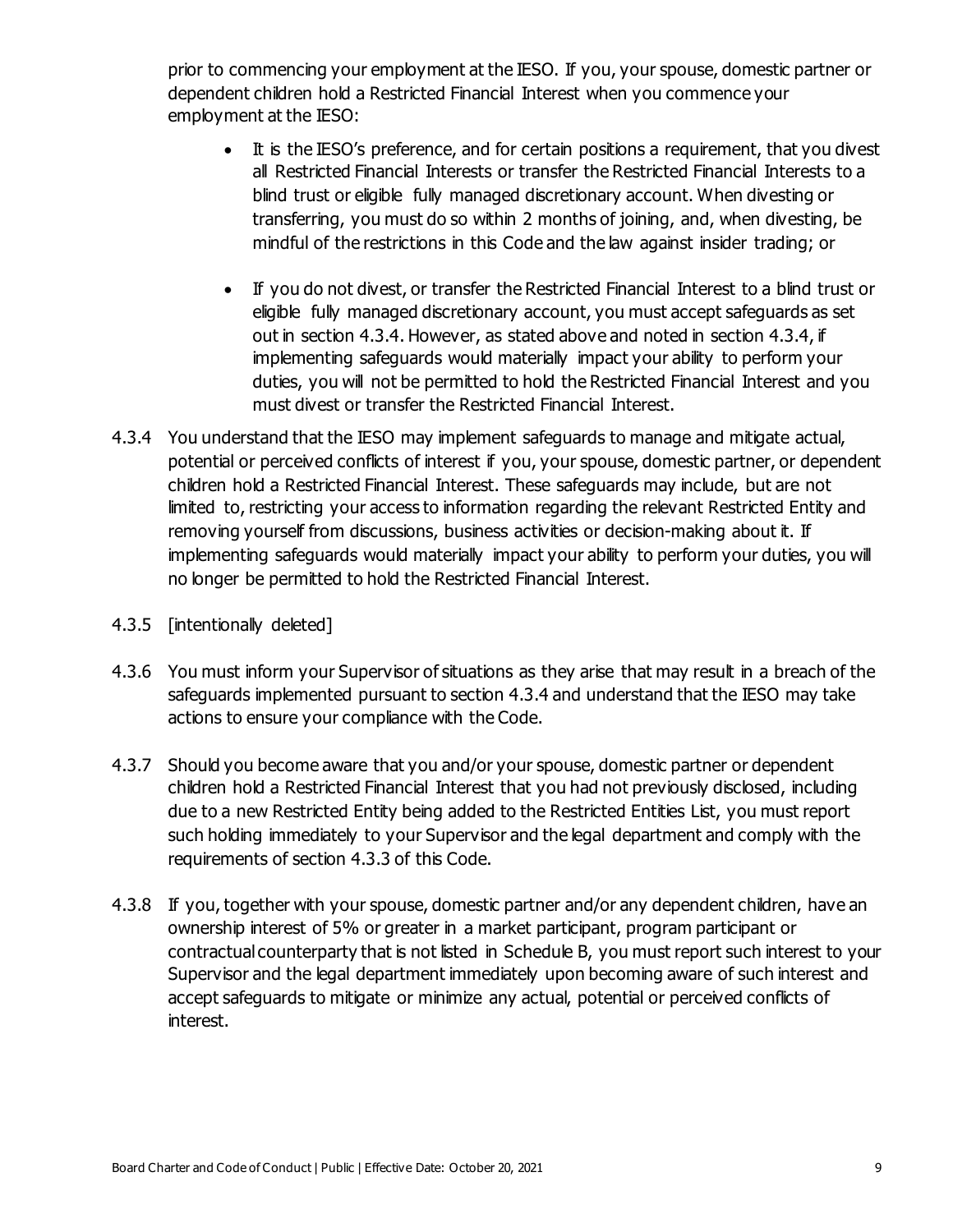#### **4.4 Outside Activities**

- 4.4.1 You must not work for, supply services to, serve as a director of or volunteer with another company or organization: (i) that provides goods or services to the IESO; (ii) that engages in transactions related to the IESO-controlled grid or IESO–administered markets as its primary business; or (iii) where doing so could interfere with or adversely affect your work for the IESO or the IESO's interests or could be perceived as doing so.
- 4.4.2 You may work with, supply services to, or serve as a director or officer of a market or program participant if their primary business is not engaging in transactions related to the IESO-administered markets, but you must seek the prior approval of your Supervisor to ensure that an actual, potential, or perceived conflict of interest is not created.
- 4.4.3 If you participate in political activities, you must ensure that your actions are clearly separate from the IESO's activities and are not likely to be interpreted by the public as being representative of the IESO or impair the public's perception of the IESO's impartiality.
- 4.4.4 If a conflict of interest arises during any outside activity, you must remove yourself from the activity and resolve the conflict of interest in favour of the IESO. In addition, you must comply with any requirements of your Supervisor for you to curtail, modify or cease the outside activity if, in their opinion, it creates a real, potential or perceived conflict of interest.
- 4.4.5 You must not use your IESO affiliation in a way that implies IESO support for the outside activity.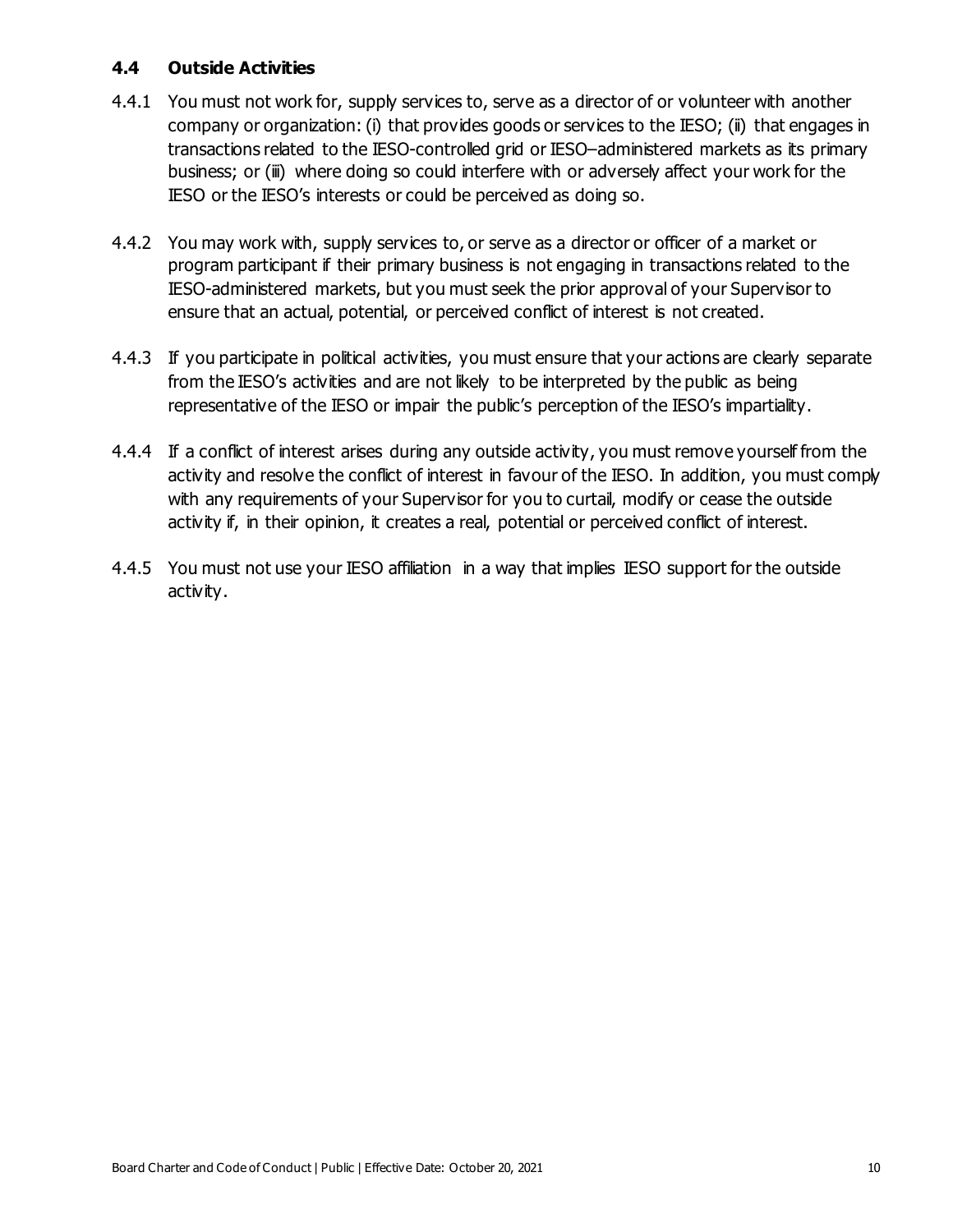#### **SCHEDULE A: RESTRICTED ENTITIES**

#### **Restricted Entities List**

Last updated: August 18, 2021

- Atlantic Power Corporation
- Brookfield Renewable Partners L.P.
- Captsone Infrastructure Corporation
- Innergex Renewable Energy Inc.
- Northland Power Inc.
- Samsung C&T Corporation
- **TC Energy Corporation**
- TransAlta Renewables Inc.
- Boralex Inc.
- Capital Power Corporation
- Hydro One Ltd.
- NextEra Energy, Inc.
- Pembina Pipeline Corporation
- Stelco Holdings Inc.
- TransAlta Corporation

#### **PERMITTED HOLDINGS OF RESTRICTED ENTITIES**

The following types of ownership are not considered Restricted Financial Interests:

- mutual funds or other investment fund, exchange-traded funds (ETFs), or eligible fully managed discretionary accounts: indirect ownership of Restricted Financial Interests through a mutual fund, investment fund or account (other than a fund or account specifically targeted towards the Ontario electricity industry, the Ontario electric utility industry or any segment of them) where you do not control the purchase or sale of the holdings of the fund or account;
- blind trusts: a trust where you, your spouse, or your domestic partner do not hold any power of management or decision-making authority over the securities placed in the blind trust, and where the trustee of the trust is not a family member of yours;
- **pension funds:** participation in a pension fund, e.g. the present or deferred receipt of pension benefits from a previous employer, an employee benefit plan, an annuity or life insurance policy or a deferred profit sharing plan;
- fixed value securities: fixed value securities issued by a government or a government agency;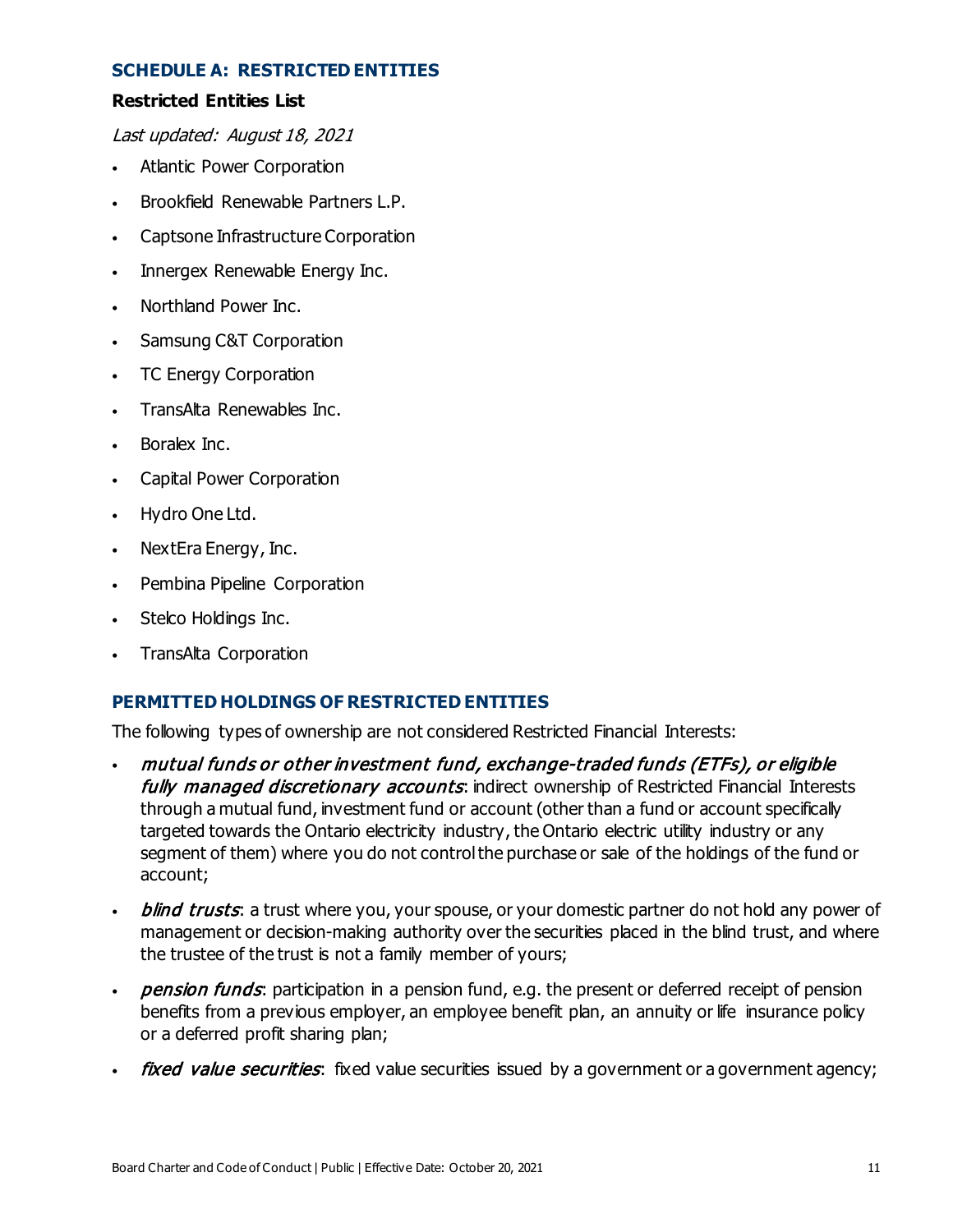- guaranteed investment certificates (GICs): a GIC or similar financial instrument issued by a financial institution entitled by law to issue such instruments;
- permitted spousal work-related holdings: the purchase of securities or the receipt of security-based compensation by your spouse or domestic partner where such purchase was made available or required as a part of their employment. However, you must disclose the nature of any such arrangement, any material changes to any such arrangement, and the holdings of / any purchases by your spouse or domestic partner pursuant to this exemption to your Supervisor and the legal department.

#### **DIVESTING**

After the initial 2-month period in section 4.3.3 has elapsed, you may only divest a Restricted Financial Interest with the prior written approval of the Board Chair, who may consult with the General Counsel. The Board Chair will only permit divestiture where doing so would not: (i) create an actual, potential or perceived conflict of interest; (ii) constitute a breach of the Code; or (iii) otherwise harm the IESO or its interests.

#### **CRITERIA FOR INCLUSION ON THE RESTRICTED ENTITIES LIST:**

The Restricted Entities List is comprised of those publicly traded entities or affiliates that the IESO views as creating an unacceptable risk of an actual, potential, or perceived conflict of interest. A public company may be determined to be a Restricted Entity if it:

- has purchases or sales in one or more of the IESO markets in a calendar year that represent a significant portion of the total IESO market share for that calendar year;
- has a contract with the IESO for the procurement of supply, generation, demand response or demand management, with payments in a calendar year representing a significant portion of all the payments the IESO reasonably expects to make under its procurement contracts for that calendar year; or
- is a supplier that receives or reasonably expects to receive a significant amount of its annual gross revenues from the IESO.

However, even if one or more of the above criteria are met, a public company may nevertheless be excluded from the list of Restricted Entities on the basis that its activity in one or more of the IESO markets, or the payments it receives or reasonably expects to receive under a contract with the IESO, including for the procurement of supply, generation, demand response or demand management, represents only an insignificant portion of the public company's annual gross revenues.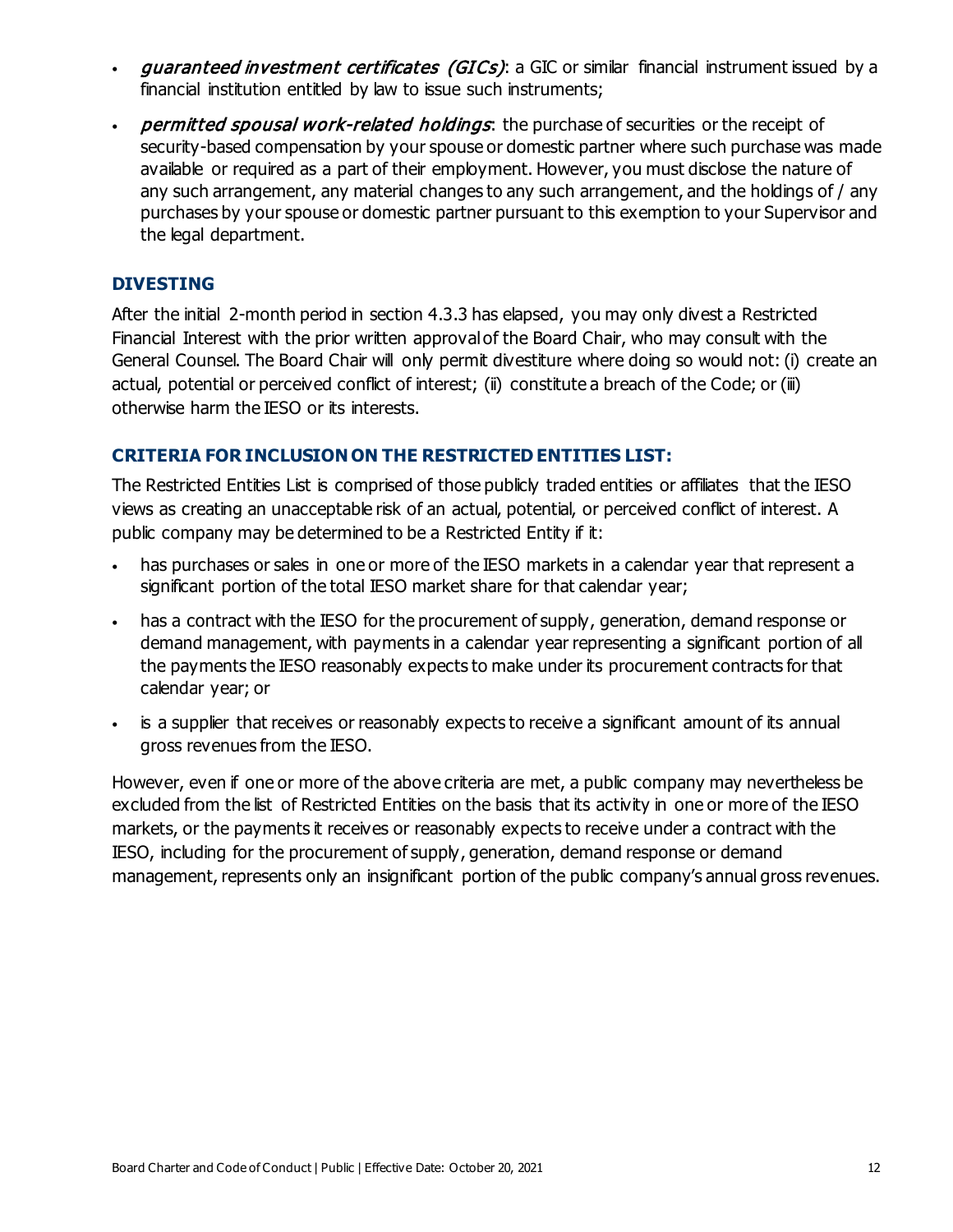#### **SCHEDULE 2**

#### **Conflict Disclosure Framework**

To facilitate compliance with directors' obligation to report circumstances which are or are likely to be perceived to be incompatible with the director's independence as contemplated by the *Electricity Act*, 1998 or otherwise believes that they are or could reasonably be perceived to be in a conflict of interest with the IESO, the following procedures have been adopted by the Board.

#### Annual Conflict of Interest Questionnaire and Affirmation

IESO directors are required to complete an annual Director Questionnaire and Affirmation. The questionnaire asks directors to disclose all directorships, as well as material interests or relationships that are, or could be perceived to be, an actual or potential conflict of interest with their obligation as a director on IESO's Board. Directors are also required to disclose any Restricted Financial Interests.

The responses to the annual questionnaire are reviewed by the Corporate Secretary and the results then submitted to the Human Resources and Governance Committee to confirm that there are no conflicts; or if real or perceived conflicts are disclosed, to make additional inquiries as necessary and determine if director safeguards will be applied. The Human Resources and Governance Committee will report its recommendations to the Board and the Board's decision will be recorded in the minutes.

Included with the form is the director's annual affirmation that they have read and understood and will comply with the Charter and Code of Conduct, and for a director with safeguards, an affirmation that they have read, understood, have complied with and will comply with any such safeguards.

#### Interim Disclosures

After submitting their annual Director Questionnaire and Affirmation, directors are required to disclose any new actual or potential conflicts of interest once they become aware of them. Directors should provide this disclosure before accepting an appointment or becoming involved in a situation that may create an actual or potential conflict.

- i. As soon as a director's situation changes or the director becomes aware of an actual or potential conflict of interest, the director will disclose in writing (e-mail is acceptable) promptly to the Chairs of the Audit and Human Resources and Governance Committees, with copy to the Corporate Secretary, the facts of the actual or potential conflict of interest and, if applicable, the mitigating factors or actions that will allow them to continue to exercise independent judgement.
- ii. The Chairs of the Audit and Human Resources and Governance Committees may make an immediate determination regarding the director's disclosure, or may seek additional advice.
- iii. The Chairs of the Audit and Human Resources and Governance Committees will respond in writing (email is acceptable) to the director, with copy to the Corporate Secretary, regarding the actual or potential conflict, and interim safeguards if any is required. The Corporate Secretary will retain a copy of the director's disclosure and the Chairs of the Audit and Human Resources and Governance Committees response in the minute book.
- iv. If the Chairs of Audit and Human Resources and Governance Committees determine enduring safeguards may be appropriate, the matter will be addressed at the next Human Resources and Governance Committee meeting, and that Committee will consider and make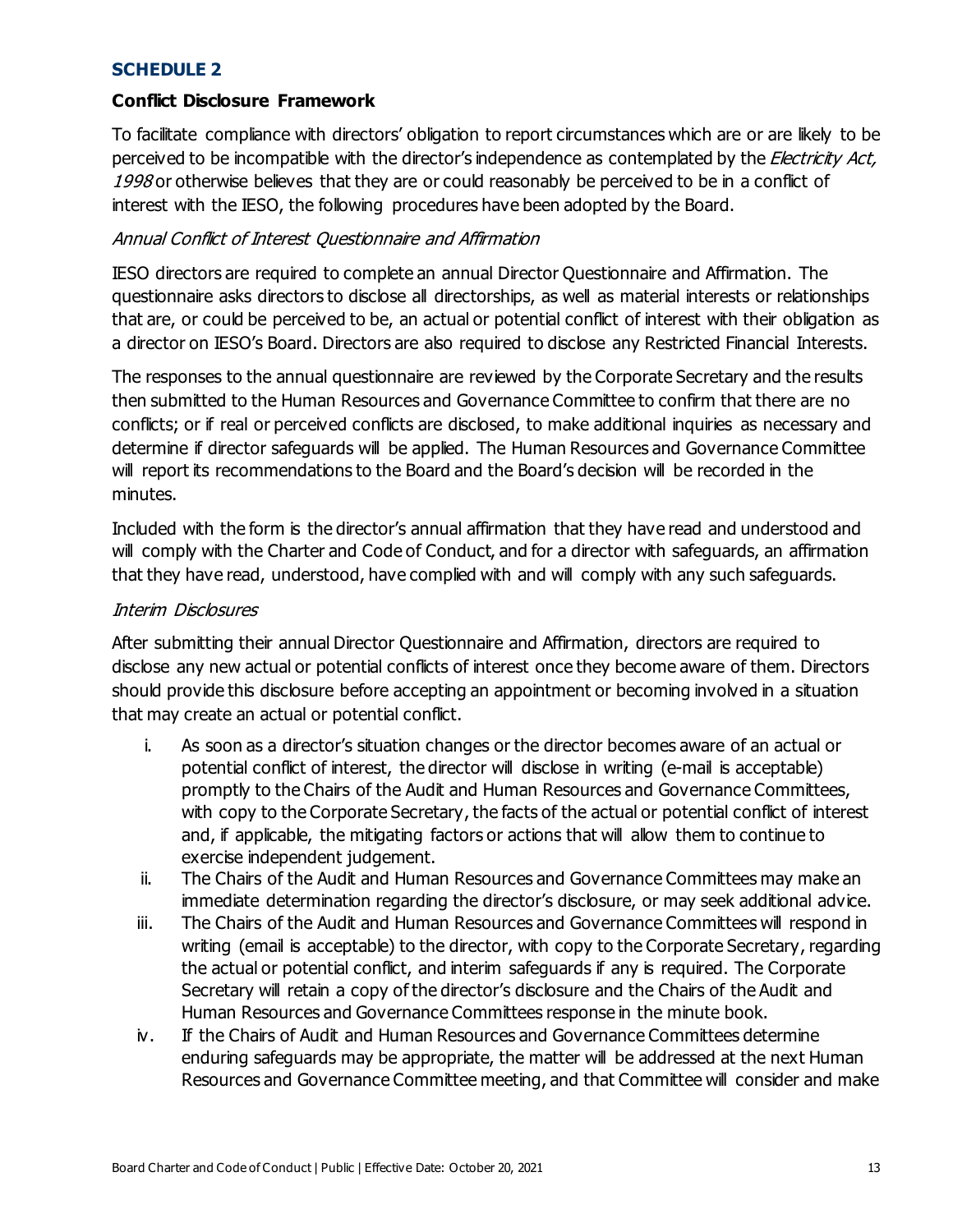a recommendation to the Board for determination. Any such Board determination will be recorded by the Corporate Secretary in the minutes.

#### At Board or Committee Meetings

1. Before a meeting of the Board or Board Committee, an agenda shall be circulated to each director by the Corporate Secretary, with agenda items described in sufficient detail to allow members of the Board to identify possible conflicts of interest.

2. At the beginning of each meeting, the meeting Chair will call for any declarations of conflicts of interest. Directors should reflect on their disclosures provided earlier in the year in their annual questionnaire and on the materials that will be discussed at the Board or Committee meeting and disclose any real, potential or perceived conflicts of interest.

3. If a director first becomes aware of an actual or potential conflict of interest only when at a Board or Committee meeting, the director will disclose at the meeting the facts of the actual or potential conflict of interest and, if applicable, the mitigating factors or actions that will allow them to continue to exercise independent judgement. The Corporate Secretary will document the disclosure in the minutes of the Board or Committee meeting.

4. If disclosure is made at a Board or Committee meeting, the Board Chair or Committee Chair, respectively may make a determination at that time regarding the director's disclosure and mitigating factors and actions which will be written into the minutes; or at their discretion, if it is appropriate, the meeting Chair may defer making a final determination until after the meeting and advise the director accordingly (e-mail is acceptable). The Corporate Secretary will retain a record of the meeting Chair's response in the minute books.

5. With respect to directors' conflicts of interest regarding an existing or proposed interest in any material transaction or arrangement with the IESO, a director must make such disclosure at the meeting at which a proposed contract or transaction is first considered. If the director was not then interested in a proposed contract or transaction, disclosure must be made at the first meeting after the director becomes so interested. If the director becomes interested after a contract is made or a transaction is entered into, disclosure must be made at the first meeting after the director becomes so interested. If a person who is interested in a contract or transaction later becomes a director, disclosure must be made at the first meeting after they become a director.

6. Directors must not attend any part of a meeting during which the contract or transaction is discussed and must not vote on a resolution to approve the contract or transaction. This prohibition against directors does not apply where the contract or transaction is:

- one relating primarily to their remuneration as directors of IESO; or
- one for directors' indemnities or insurance.

#### **Safeguards**

When a director has disclosed an actual or potential conflict of interest, the Board will communicate its decision regarding safeguards directly to the director and document the safeguards in writing, to be signed by the Board Chair, Human Resources and Governance Committee Chair and the director to which the safeguards are applied. The Corporate Secretary will file the safeguards in the minute book for future reference, to determine when information on any material transactions or